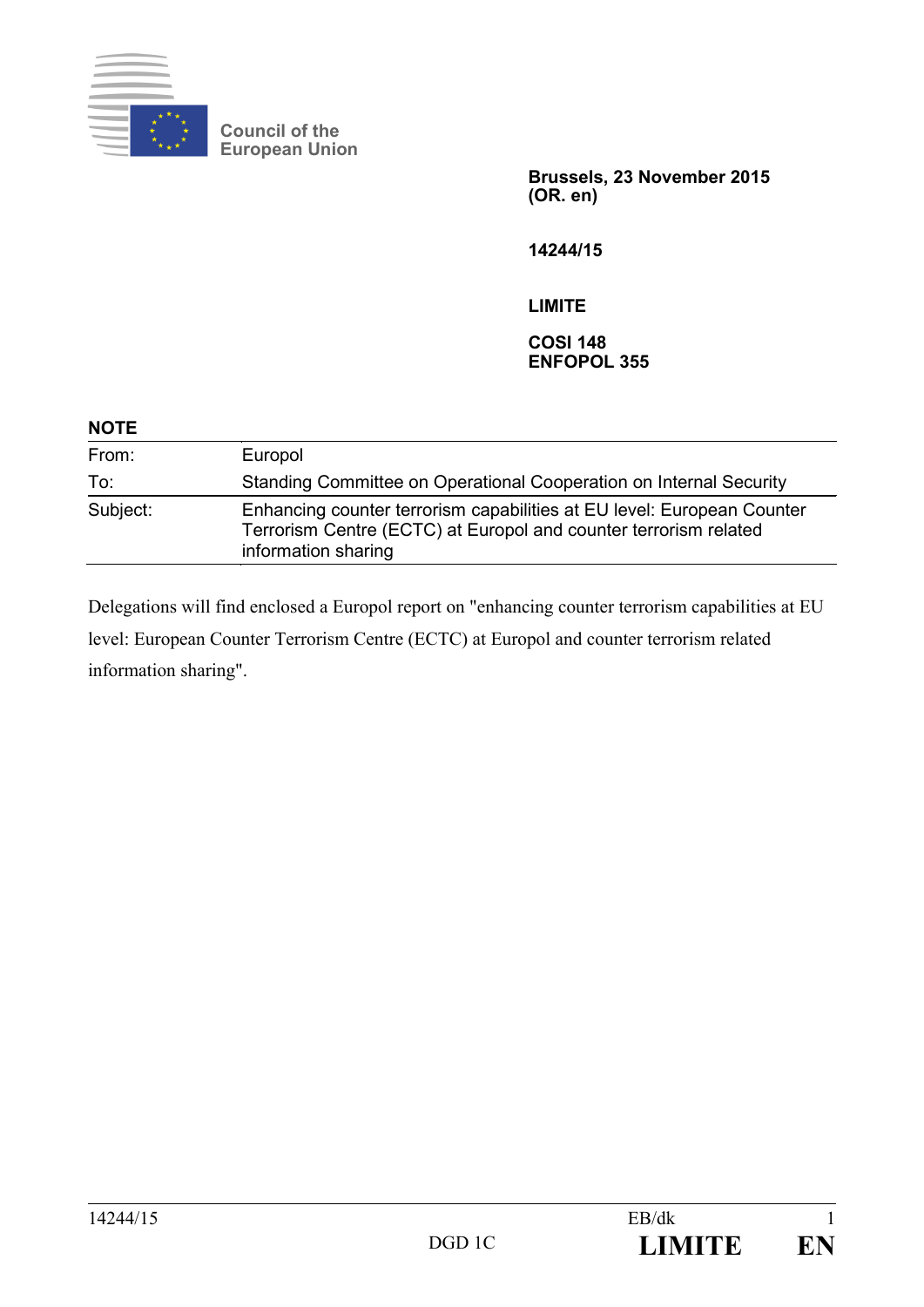## **ANNEX**



The Hague, 17 November 2015 802268v7

# **Enhancing counter terrorism capabilities at EU level: European Counter Terrorism Centre (ECTC) at Europol and**

**counter terrorism related information sharing**

**Update**

#### **1. Aim**

This report aims at providing a response to the conclusions from the Justice and Home Affairs (JHA) Council of 8/9 October 2015, requesting Europol to report to Standing Committee on Operational Cooperation on Internal Security (COSI) in November 2015 and the JHA Council in December 2015, about the progress concerning counter terrorism related information exchange, and in particular Focal Point (FP) Travellers, as well as the development of the European Counter Terrorism Centre (ECTC) at Europol.

A specific section has been included in the report to reflect the developments regarding the support activities in relation to the investigations following the terror attacks in Paris.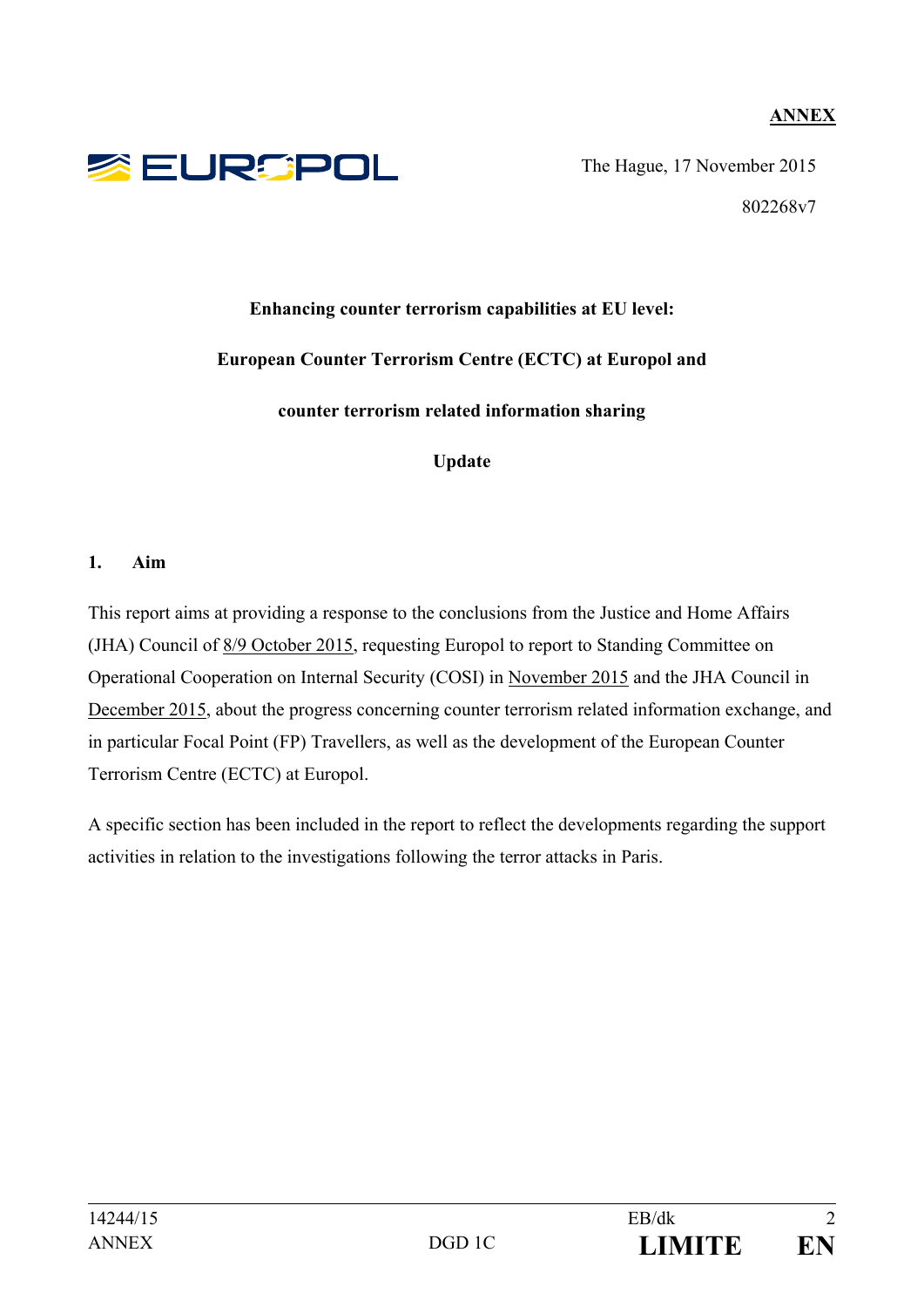## **2. Political and security policy related background**

- The JHA Council of 12 March 2015**[1](#page-2-0)** identified four immediate counter terrorism related priority areas, namely the:
	- 1. Increase of information sharing and operational coordination;
	- 2. A reinforced application of the Schengen framework including border controls;
	- 3. An enhanced fight against illicit trafficking of firearms.
	- 4. A European response to establish internet referral capabilities with a view to preventing radicalization and related propaganda activities;
- The JHA Council of 15/16 June 2015 reviewed, on the basis of a report from the Presidency and the EU Counter Terrorism Coordinator  $(EU CTC)^2$  $(EU CTC)^2$ , the progress achieved and exchanged ideas on taking the agreed priorities forward.
- The JHA Council of 15/16 June 2015 also adopted conclusions on the renewed European Union Internal Security Strategy (EU ISS) 2015-2020**[3](#page-2-2)** .
- The European Commission's European Agenda on Security (EAS)<sup>[4](#page-2-3)</sup> highlighted that "tackling and preventing terrorism, radicalisation to terrorism and recruitment as well as financing related to terrorism" constitutes a key priority for the EU's internal security interests in the coming years**[5](#page-2-4)** .

<span id="page-2-1"></span><sup>2</sup> 9422/1/15 REV 1, 9418/1/15 REV 1

<span id="page-2-0"></span> $\frac{1}{2}$  6891/15

<span id="page-2-2"></span> $\frac{3}{4}$  9798/15

<span id="page-2-3"></span> $\frac{4}{5}$  8293/15

<span id="page-2-4"></span>**<sup>5</sup>** 8293/15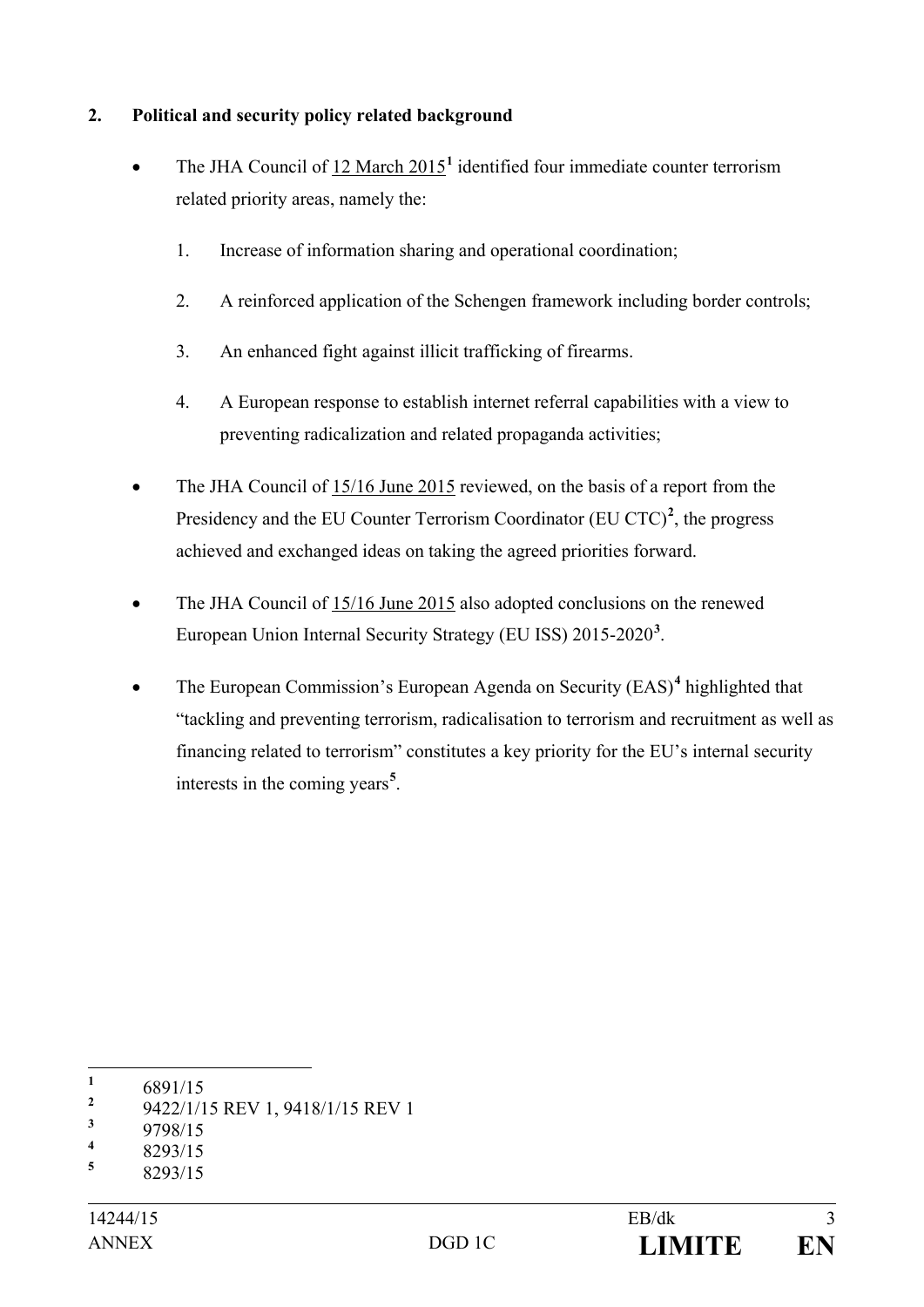The JHA Council requested COSI to develop an implementation plan for the EU ISS 2015-2020 by December 2015.

- The outline of the implementation plan<sup>[6](#page-3-0)</sup>, prepared by the Presidency for the COSI-CATS**[7](#page-3-1)** meeting at the end of July 2015, ascribes COSI the task to "monitor the establishment of the European Counter Terrorism Centre and the Internet Referral Unit within the ECTC at Europol".
- The JHA Council meeting of 8/9 October 2015 agreed to the actions set out in the note from the Presidency/EU Counter Terrorism Coordinator (EU CTC)**[8](#page-3-2)** :

"Member States are encouraged to increase contributions to Focal Point Travellers to the maximum possible extent. Europol is asked to report to COSI in November and at the December Council about progress related to information exchange, in particular Focal Point Travellers. Europol is invited to report to COSI in November and the Council in December about the establishment of the European Counter Terrorism Centre (ECTC)."

• On 13 November 2015, Paris was hit by an unprecedented wave of terror attacks. The Presidency called for an extraordinary COSI meeting on 16 November 2015 to discuss the strategic repose to the terror attacks. A note**[9](#page-3-3)** from the Presidency/EU CTC was circulated for that purpose.

<span id="page-3-0"></span> $\frac{6}{7}$  10854/15

<span id="page-3-1"></span>**<sup>7</sup>** The Council's Coordinating Committee in the area of police and judicial cooperation in criminal matters (CATS)

<span id="page-3-2"></span> $\frac{8}{9}$  12551/15 + COR 1

<span id="page-3-3"></span>**<sup>9</sup>** 14122/15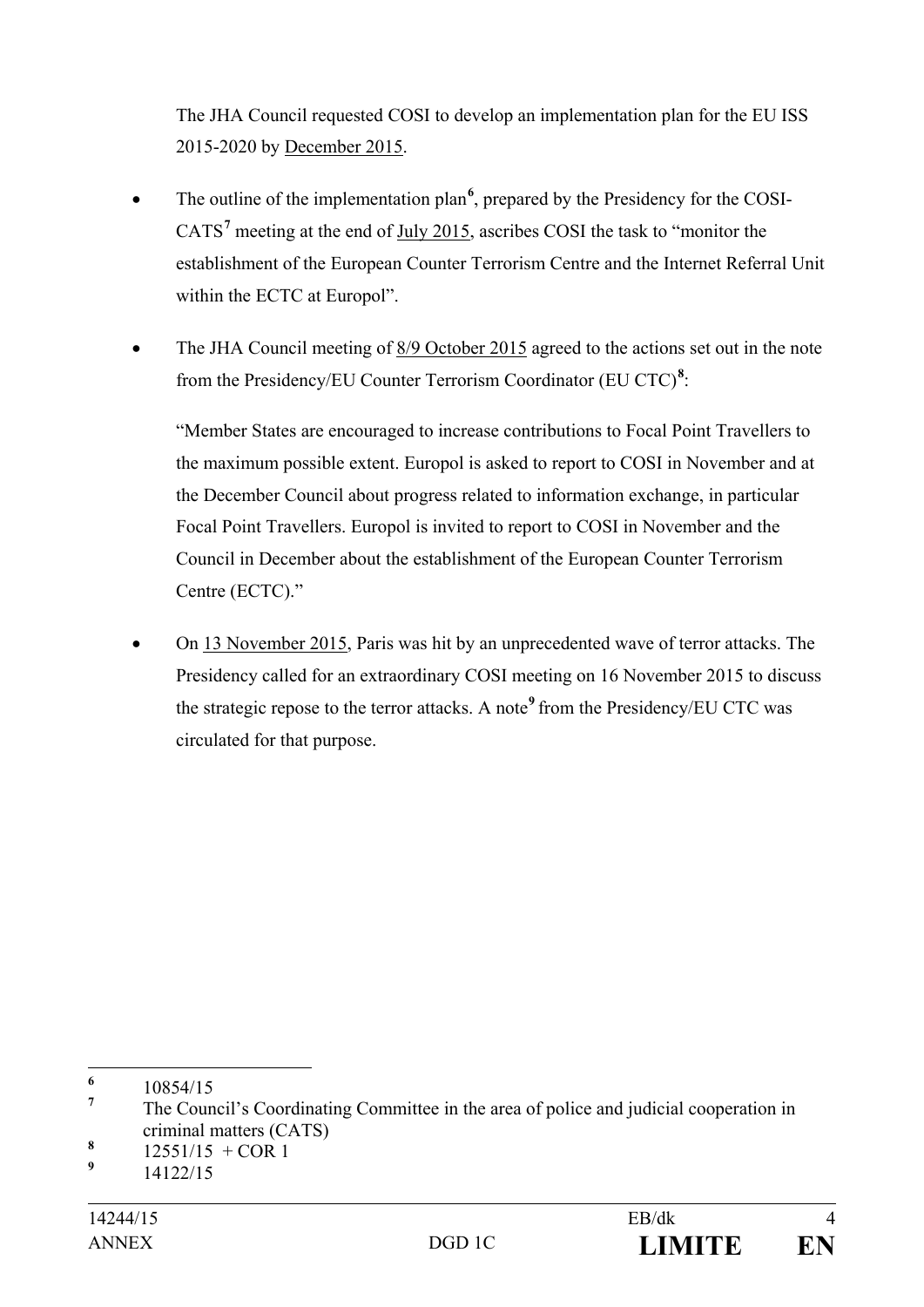#### **3. Further development of the ECTC and information sharing**

#### 3.1. Overall aspects: Rationale of the ECTC

The significant number of EU citizens engaged as suspected 'foreign terrorist fighters' in Syria and Iraq, the terrorist attacks in the EU and worldwide, and most recently on 13 November 2015 in Paris, underline the scale and complexity of the current terrorist threat in Europe. There is also a massive increase in the use of social media for radicalisation purposes, through terrorist and violent extremist propaganda, as well as a new dimension of cyber terrorist attack scenarios.

Against this background, an effective response requires enhanced cross-border cooperation between relevant counter-terrorist authorities, supported by a pro-active EU central information hub at Europol. This implies a more complex burden of responsibility for the organisation, alongside the need for optimum resource efficiency. Accordingly, Europol identified the need to refine Europol's internal organisational design, in the form of a European Counter Terrorism Centre (ECTC) at Europol, to take up activities by 1 January 2016.

The ECTC operates within Europol's existing (regulatory) framework and organisational structure, as well as already available resources (i.e. Europol's business area for counter terrorism), to provide benefits and operational added value to the activities of MS' competent authorities, in line with the political counter terrorism priority setting, reaffirmed by the EU ISS 2015-2020 which was concluded by the JHA Council of 15/16 June 2015. The profile of the ECTC, as consulted with the Europol Management Board (MB), is enclosed (Annex).

The foundation of the work of the ECTC is to engender trust and raise awareness among national counter terrorism authorities about existing cooperation instruments at EU level, in order to increase the visibility of Europol's related services and tools, thus maximising operational, technical and overall information exchange capabilities in the area of counter terrorism.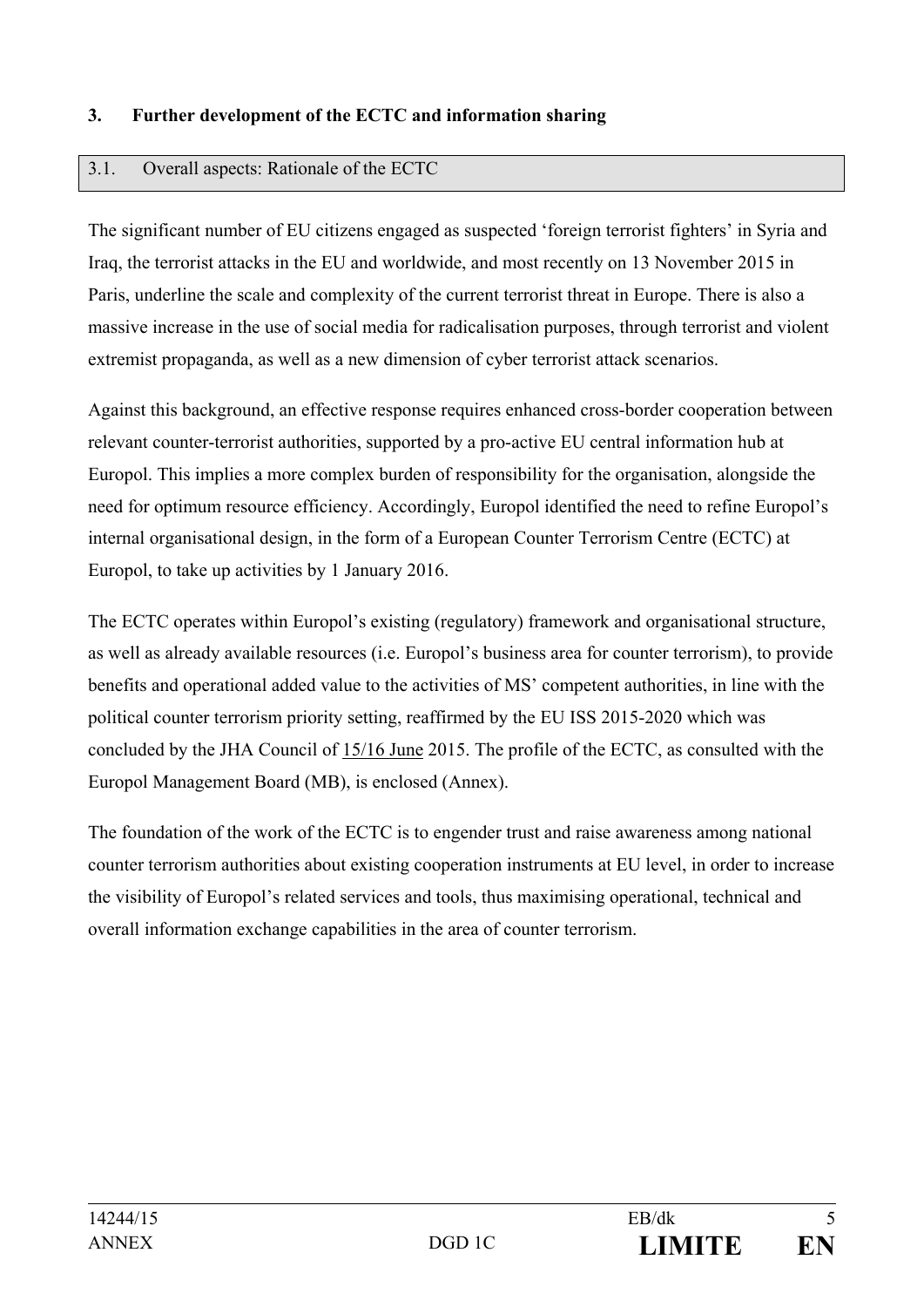#### 3.2. Information sharing: Key developments

Based on the political and operational priority setting of EU MS as summarised above, the following is noted by Europol:

#### Use of SIENA as a channel of communication for counter terrorism authorities

By November 2015, 14 EU MS had connected counter terrorism authorities to the Secure Information Exchange Network Application (SIENA) hosted by Europol. Terrorism crime related information and intelligence exchange accounted for 7% of the messages exchanged via SIENA in Q3 2015 (for Q2 2015 this figure was 7%; for Q1 2015 is was 5%).

Mid October 2015, with the new release of SIENA 2.8, a dedicated area for counter terrorism authorities was created in SIENA. This counter terrorism area allows direct bilateral and multilateral communication between counter terrorism authorities of MS and third parties with an operational cooperation agreement (e.g. US, Australia, Canada). Europol's counter terrorism business area can also be addressed in this dedicated environment of SIENA.

The solution allows counter terrorism authorities to communicate with each other. In cases where counter terrorism authorities communicate directly with Europol, the respective ENU(s) is notified, with a view to complying with the concerned provisions of the Europol Council Decision (ECD). The key advantage is that through SIENA the relevant counter terrorism Focal Points (FPs) can be directly reached for analysis purposes.

A survey was circulated to MS to obtain the configuration requirements for the counter terrorism units that intend to make use of SIENA – First mailboxes in the dedicated counter terrorism area in SIENA have been created. Third parties will be addressed in due course.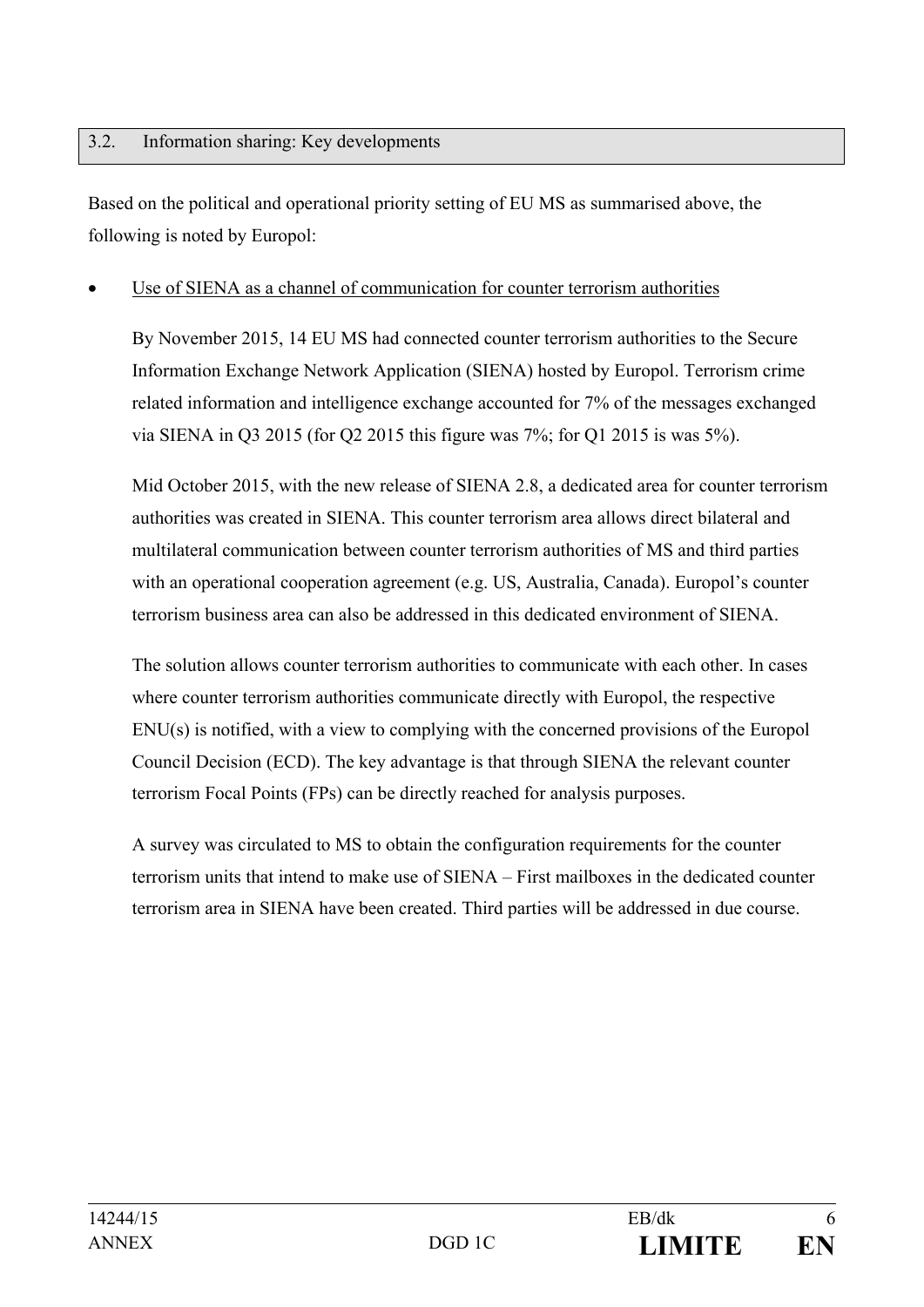The upgrade of SIENA to 'EU Confidential' is envisaged for the release of SIENA 3.0. The proposed implementation design was received well by the Security Committee of Europol. Deployment is envisaged in Q3 2016 or earlier as far as possible. This also involves MS to prepare their national networks in order to use SIENA at 'EU Confidential' level. Efforts are undertaken to secure funding from the Internal Security Fund  $(ISF) - P$  (Police) for these upgrades.

The use of this new specific counter terrorism SIENA area was also offered to all member countries of Police Working Group on Terrorism (PWGT)**[10](#page-6-0)**, as its present communication system has reached the end of its life-cycle. All PWGT member countries are connected to SIENA at Europol, thus SIENA provides a business continuity tool for the related information exchange of the PWGT.

During the last PWGT meeting on 11 November 2015, the German counter terrorism authorities suggested to procure, in future, a communication system for possible information exchange instances beyond 'EU Confidential' through SIENA, i.e. at the level of 'EU Secret'. Europol is committed to accommodate this additional business need for the PWGT, i.e. to host a communication system at the level of 'EU Secret', with a view to providing a central solution at EU level. In the meantime, SIENA can provide business continuity to the PWGT in 2016 and beyond.

## Use of the Europol Information System (EIS)

At the end of December 2014, 18 foreign terrorist fighters had been inserted into the EIS by 2 Member States (MS). By the end of April 2015, 1131 foreign fighters were inserted by 11 MS, 3 third parties and Interpol. By the end of Q3 2015, there were a total of 1.527 foreign terrorist fighters whose details had been inserted into the EIS by 14 MS, 5 third parties and Interpol. By 13 November 2015, the figure has increased further, to 1595 foreign terrorist fighters (provided by the same contributors as per the status in September 2015).

<span id="page-6-0"></span>**<sup>10</sup>** All EU MS, Switzerland, Norway and Iceland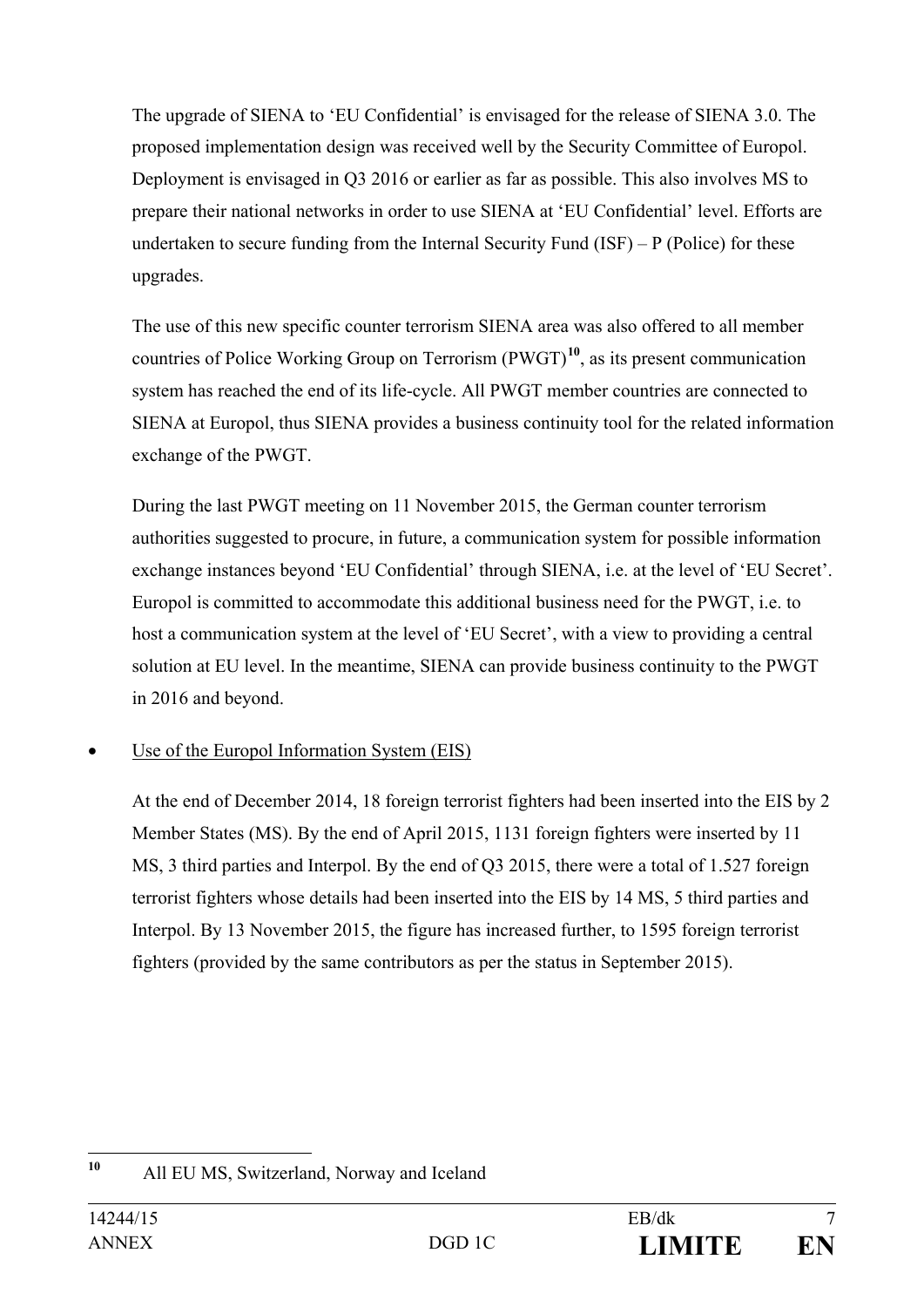An overall increase of terrorism-related content in the EIS can also be noted. By the end of Q3 2015, the EIS contained 3.732 objects linked to terrorism, which is an increase by 21%, compared to the same type of objects at the end of Q2 2015. By 13 November 2015, there were 4.307 objects related to terrorism, representing a further increase of over 15% since Q3 2015.

• Terrorist Financing Tracking Programme (TFTP) – Fighting terrorist financing activities

The value of the TFTP in the area of counter terrorist financing activities remains high. Overall, to date, more than 14.500 intelligence leads have been generated by the TFTP since it came into force in 2010.

In 2014 (from the overall figures), a significantly growing number of requests relating to the phenomenon of travelling fighters (Syria/Iraq/IS) was noted. By the end of 2014, 35 requests were sent by Europol and MS, generating 937 intelligence leads of relevance to 11 MS.

Since January 2015, 50 contributions were submitted by the US authorities and 112 requests were sent by MS and Europol, with a total, to date, of 7.514 intelligence leads in 2015, of relevance to 28 MS. This now includes 72 exchanges within TFTP concerning travelling fighters (Syria/Iraq/IS), leading to 2.765 leads specific to this phenomenon (of relevance to 27 MS in 2015). In addition, many leads have also been processed in support of the investigation into the Paris attacks.

In the context of making use of SIENA for counter terrorism related information exchange (see above), it noteworthy that in the application of the TFTP, only key information on the mechanism of the programme is classified as 'EU Secret' (related to Article 4 of the EU-US TFTP Agreement). Since 2010 when the agreement came into force, all individual information requests have been processed with the US authorities by making use of SIENA (at the level of 'EU Restricted').

From a strategic perspective, it should be noted that the scope of the EU-US TFTP Agreement does not include any Single European Payments Area (SEPA) related financial transactions. The integration of the network of Financial Intelligence Units (FIU.NET) into Europol is expected to support a comprehensive response against terrorist financing acti-vities.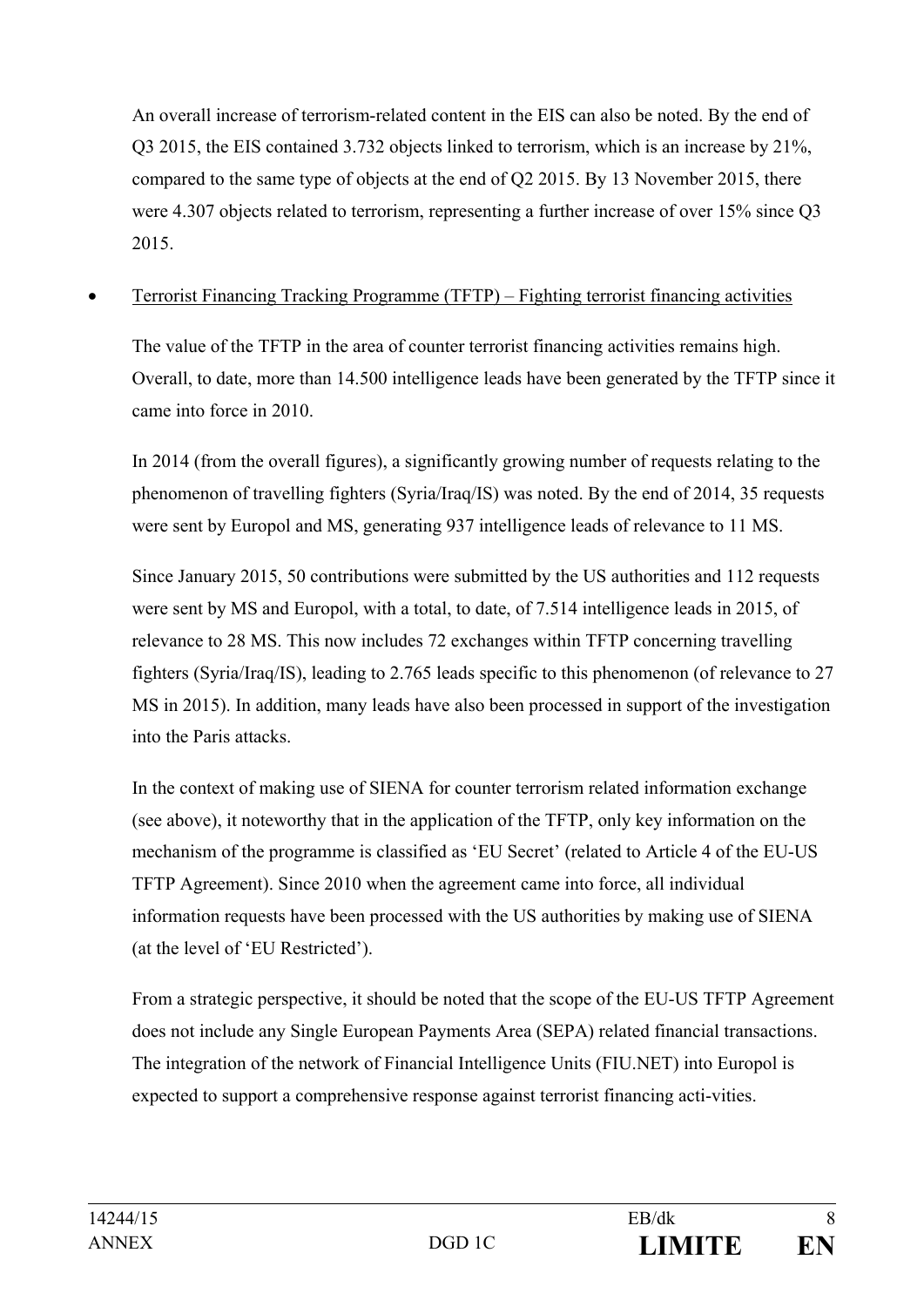## • Increased use of Focal Point (FP) Firearms

FP Firearms has so far received 3.089 contributions, relating to around 625 investigative cases, involving about 34.618 firearms, 28.741 individuals and around 3.216 (suspicious) companies. Contact data include 46.000 telephone numbers, 298 websites and around 7.000 email addresses.

Since January 2015, FP Firearms has received 1.719 contributions, accounting for 56% of the overall amount of contributions received (3.089) to date.

Regarding terrorism, Europol supported several investigations (Charlie Hebdo, Thalys case etc.) as well as a recent case concerning a suspected jihadist aiming to introduce explosive material next to Small Arms and Light Weapons (SALW) into the EU.

FP Firearms, supported by the European Cyber Crime Centre (EC3) of Europol, was also active against trafficking of firearms in the darknet and the (open) internet. An  $EMPACT<sup>11</sup>$  $EMPACT<sup>11</sup>$  $EMPACT<sup>11</sup>$ workshop was organised in June 2015, investigations are now under preparation. Also within the context of the Operational Action Plan (OAP) 2016 under the EU Policy Cycle, activities are underway to include joint investigations targeting the illegal trade of firearms on the internet ('cyber firearms patrolling').

In general terms, regarding the Western Balkans region, in particular the detection of smuggled firearms and decreasing the amount of weapons in the region deserves particular attention. The second call under the EMPACT Delegation Agreement allocates at least EUR 200.000 to the OAP Firearms 2016.

A new Europol threat assessment on firearms was drafted and the main elements were presented to COSI on 21 September 2015**[12](#page-8-1)**, reaffirming the high threat levels involved concerning terrorism.

<span id="page-8-0"></span><sup>&</sup>lt;sup>11</sup> European <u>M</u>ultidisciplinary Platform Against Criminal Threats: EMPACT<br>Threat Agazament: Illegal Financy or d Financy Trafficking in the FLL S

<span id="page-8-1"></span>**<sup>12</sup>** Threat Assessment: Illegal Firearms and Firearms Trafficking in the EU, September 2015, Europol file no. EDOC# 788987v15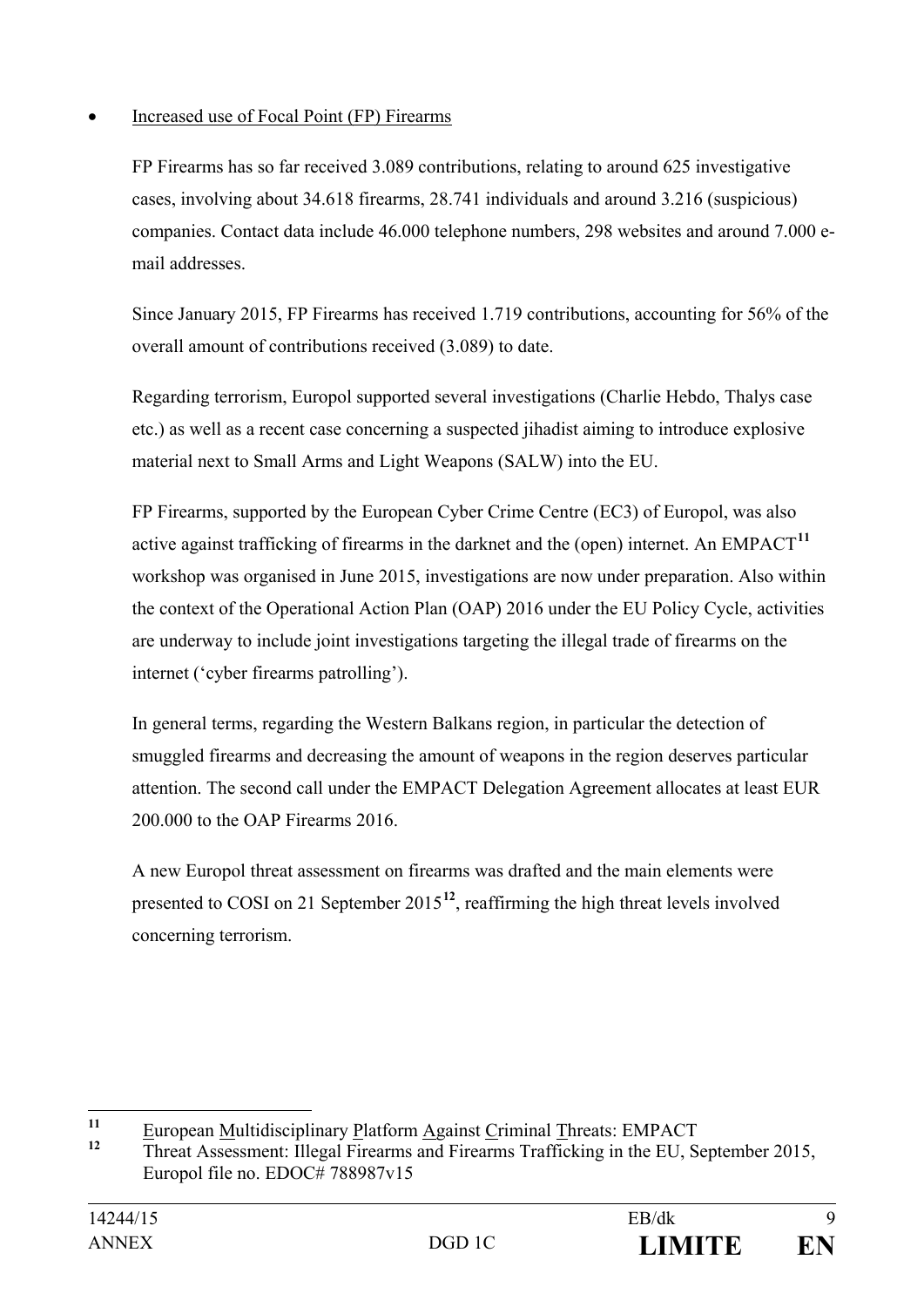## Maximising the value of Focal Point (FP) Travellers<sup>[13](#page-9-0)</sup>

The flow of information into FP Travellers is continuously increasing. The total number of contributions is now 1.205 (compared with about 700 contributions noted at the beginning of Q2 2015), with 10.870 person entities stored in FP Travellers (compared with 4.272 person entities at the beginning of Q2 2015). Out of these, recent analysis and contacts with contributing partners lead to the conclusion that there are 2.081 confirmed fighters/ travellers in FP Travellers. Interpol has become a significant contributor to FP Travellers, with more than 3.263 person entities submitted by the end of October 2015.

In 2015, to date, 30 cross-match reports and 3 specific operational analysis reports have been generated from FP Travellers (7 cross-match reports and 2 operational analysis reports at the beginning of Q2 2015).

Europol has recently noted a positive trend, counter terrorism capabilities of Europol are being drawn upon in respective investigate activities. Examples include information exchanges with Sweden, Slovenia (including links to FP Travellers), Belgium and other MS regarding the identification of suspects.

However, from an overall perspective, Europol holds the view that FP Travellers, both from a quantitative and qualitative perspective, is not yet in the position to provide thorough in depth analysis in relation to all contributed operational cases across the EU, given that to date, 50.45 % of all contributions originate from 5 MS and 1 associated third country.

In this context it is noteworthy that respective US government reporting suggests that since 2011 more than 20.000 foreign fighters have travelled to the Syria-Iraq region, including at least 3.400 Western fighters, the vast majority of which are believed to be from Europe.**[14](#page-9-1)**

<span id="page-9-1"></span><span id="page-9-0"></span><sup>13</sup> All 28 EU Member States have committed themselves to contribute to FP Travellers **<sup>14</sup>** European Fighters in Syria and Iraq: Assessments, Responses, and Issues for the United

States, US Congressional Research Service, 7-5700 (R44003), 27 April 2015, published on [www.crs.gov](http://www.crs.gov/) and [www.fas.org](http://www.fas.org/)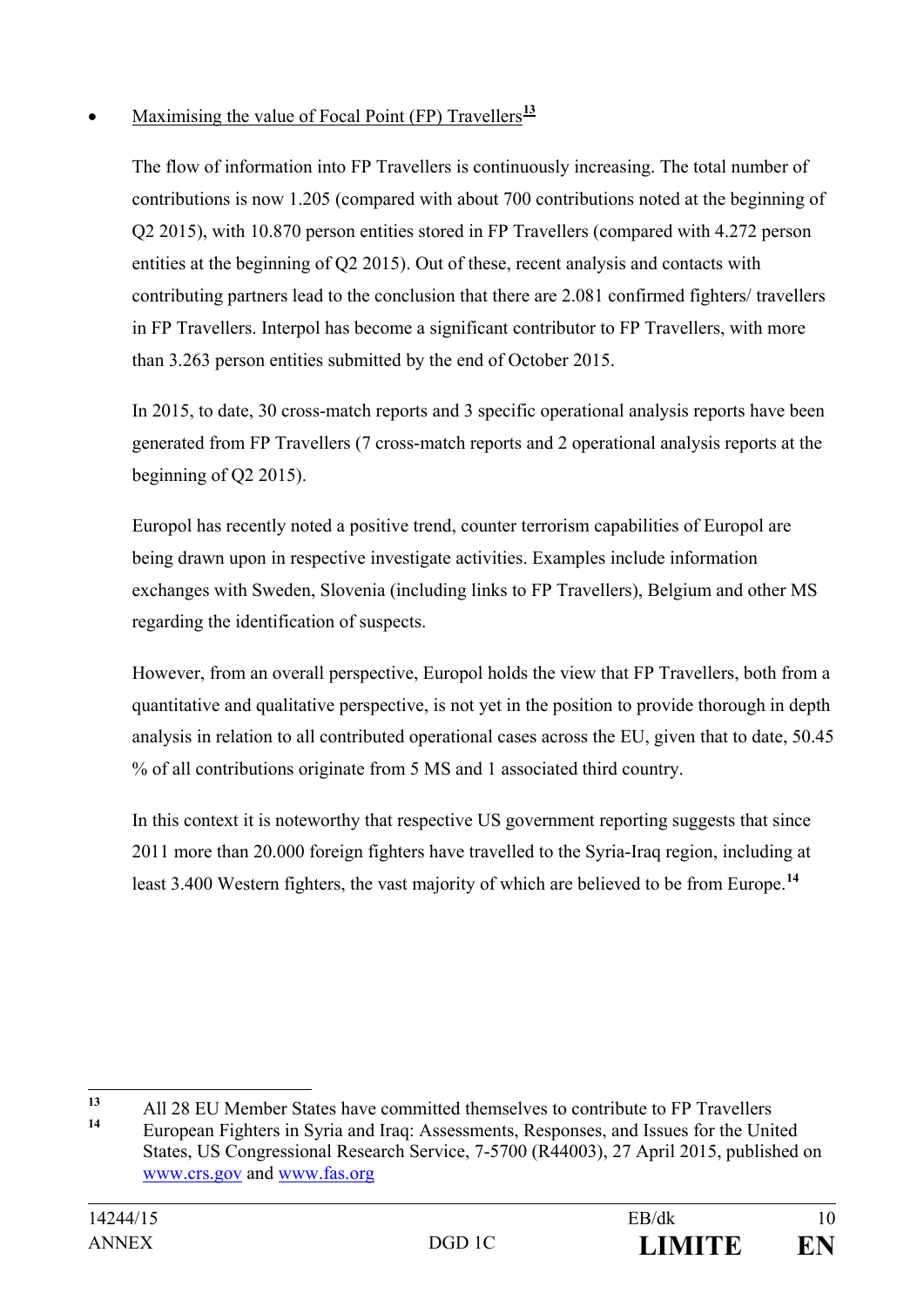## • EU Internet Referral Unit – EU IRU

The EU IRU started its activities on 1 July 2015, as requested by the JHA Council of 12 March 20[15](#page-10-0)<sup>15</sup>. The EU IRU is still in its pilot phase (until the end of the year) and currently undergoes an internal assessment, to progress towards the Initial Operational Capability (IOC) as of January 2016, followed by the Full Operational Capability (FOC) by July 2016, in line with the 'Blueprint and Implementation Roadmap for the EU IRU' presented to the Europol MB.

The current staffing situation is: 9 staff members in total, including 2 staff members from MS**[16](#page-10-1)**. By December 2015, it is planned to allocate 3 Seconded National Experts (SNEs) posts to the EU IRU (funded from the budget of Europol), as the contribution of the 2 'cost-free' staff members from the concerned MS to the EU IRU are envisaged to be of a temporary nature.

By 11 November 2015, 1079 instances identified (with potential suspicious content), 920 'candidate' instances for referral, and, from these 920, 511 removed. The vast majority concerns Twitter accounts spreading IS-related propaganda. 511 of these have been removed. Almost all requests for referrals stem from Europol's EU IRU monitoring capability, with an implementation rate of over 74% of the referred internet content.

The EU IRU focuses on the social media accounts which have the highest impact in terms of spreading propaganda in the EU (i.e. providing translated content in EU languages, 'information hub' accounts, as well as those spreading new and high profile material).

<span id="page-10-0"></span><sup>&</sup>lt;sup>15</sup> See footnote 3 for the documentation reference

<span id="page-10-1"></span><sup>1</sup> from the UK and 1 from The Netherlands; Excluding additional 3 resources concerning facilitated illegal immigration (detecting internet content used by traffickers to attract migrants and refugees), from additional posts granted to Europol by the Amending Budget No 7 for 2015, granted by the budgetary authority on 14 October 2015 to respond to the migration crisis.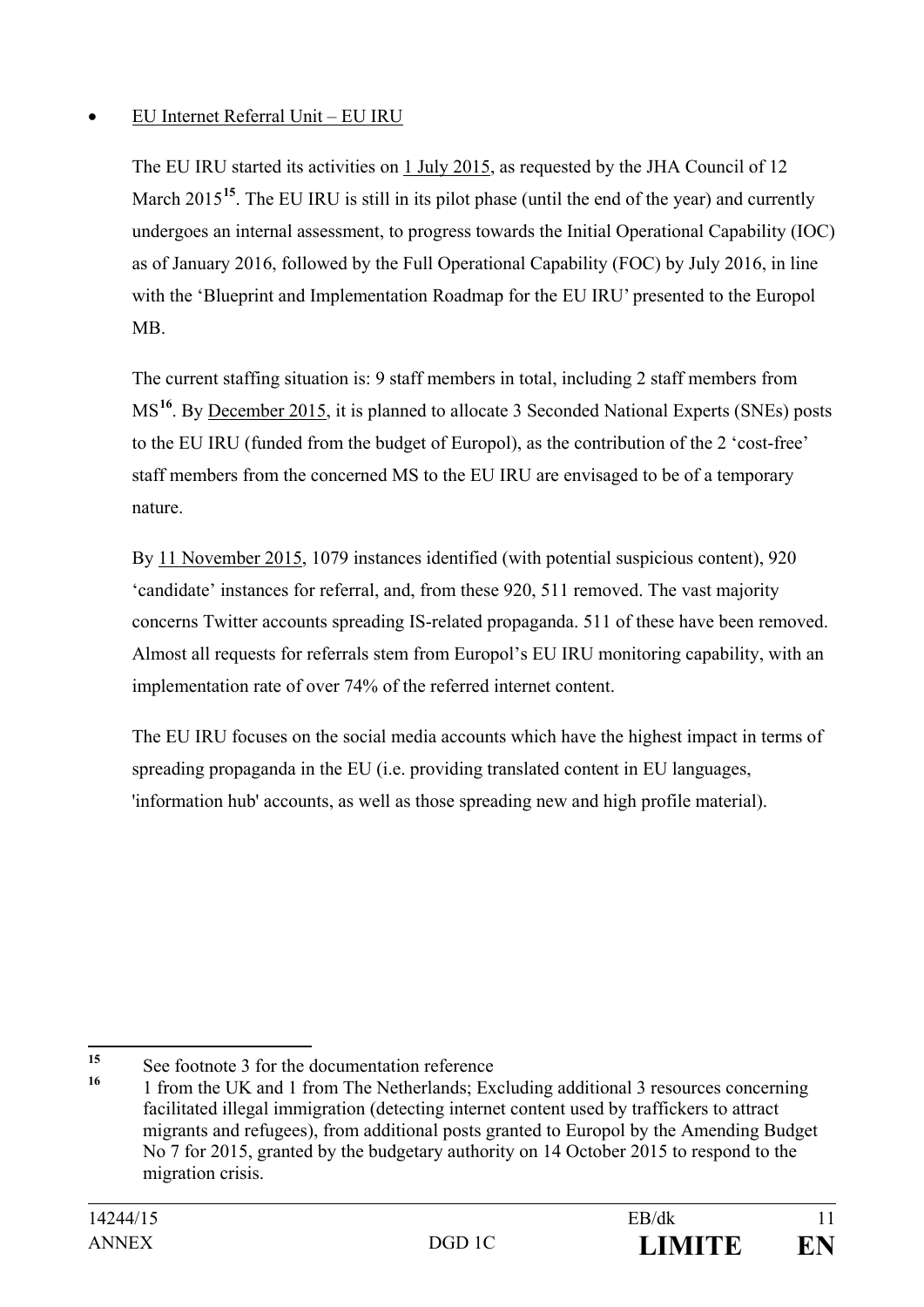Cooperation with the private sector has been successfully established. The EU IRU refers internet content across the following social media platforms, in ascending order of volume: Facebook, SendVid, Vimeo, Google Drive, Youtube, Archive.org and Twitter. With the support of the European Commission, social media companies are continuously approached to ensure, in particular, awareness concerning the political objectives of the prevention of radicalisation and the importance of a swift implementation of referred internet content. It has also been noticed that social media companies are starting to intensify own monitoring activities to remove propaganda material and extremist material.

The EU IRU provided technical and operational support to the 'Thalys' incident in France (intelligence package), as well as a collection of terrorist propaganda material in French language (on [Archive.org\)](http://www.archive.org/), including 130 video, audio and text files originally issued by media outlets by the 'Islamic State (IS)'.

The IRU is actively supporting the current investigation in France.

The scale of the development of the Full Operational Capability (FOC) by July 2016 will depend on the decision-making by the budgetary authority regarding future resources for counter terrorism related EU IRU activities. The note**[17](#page-11-0)** from the Presidency/EU CTC highlights the importance to provide adequate resources for the EU IRU, through the EU budget and secondments by MS. Furthermore, the note stresses the need that the Europol Regulation provides for the possibility of information exchange between Europol and the private sector, as precondition for the EU IRU to work effectively.

## Development of risk indicators for border control checks

The risk indicator list for border control checks was validated during the Working Group (WG) Dumas meeting in May 2015. It was distributed to relevant authorities in MS in June 2015. A questionnaire with regard to developing new (updated) Common Risk Indicators (CRI) was sent to the MS on 24 September 2015. 11 MS replied meanwhile, indicating that there were no new CRI to be reported. The process to validate the set of CRI is on-going. Frontex is associated to that process.

<span id="page-11-0"></span>**<sup>17</sup>** See footnote 9 for the documentation reference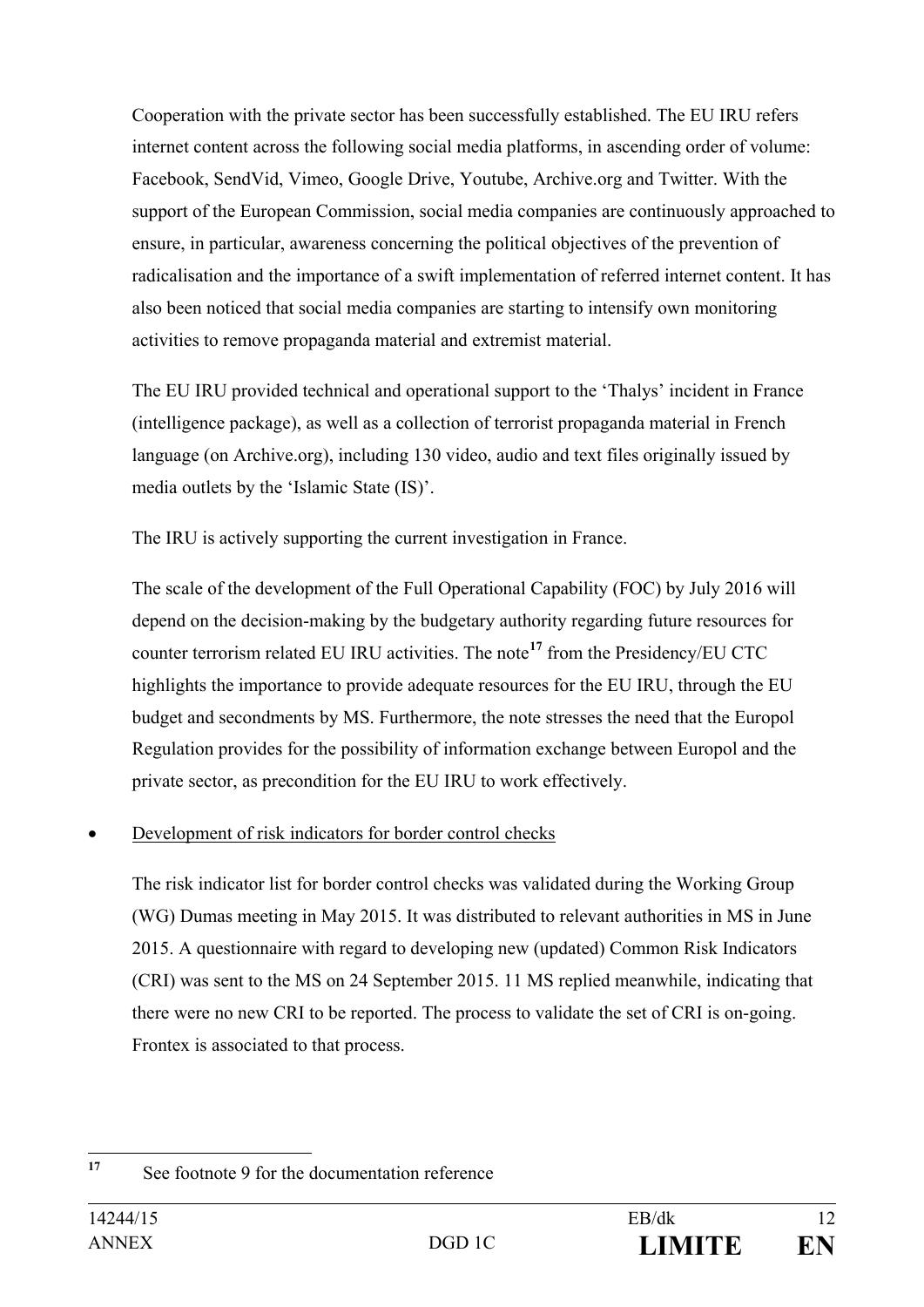## • Awareness of the FRN (First Response Network) in case of a terrorist incident

Following the training at Europol on 7-8 October 2015, there are now a total of 56 experts (from MS and associated third parties) trained.

Cooperation with the Crisis Management Centre of the Commission has been established to ensure united efforts in case of a terrorist incident.

### • Systematic cross-checking between SIS II and Europol databases

The note of the Presidency and the EU CTC<sup>[18](#page-12-0)</sup> issued after the Paris attacks stresses that Europol should be given automated and systematic access to the SIS II to enable systematic cross-checking with Europol databases. Europol would welcome this feature that might significantly enhance the information picture, including by identifying possible links between terrorism and other criminal activities, such as money laundering and people smuggling. Depending on the scope and extent of the access to the SIS to enable systematic crosschecking, there is a need to check to what extent relevant legislation has to be amended, followed by an implementation plan for relevant actors.

#### 3.3. Support to the investigations related to the Paris attacks on 13 November 2015

## Preliminary assessment of events from Europol

The Paris attacks demonstrate a serious escalation of the terrorist threat, given that the attacks indicate:

- First realisation in Europe of a 'Mumbai-style' attack back in 2008, including first example of indiscriminate close quarter shootings, combined with suicide bombing;
- Clear international dimension in the planning and coordinating of attacks, involving a network (not group of lone actors)

<span id="page-12-0"></span>**<sup>18</sup>** See footnote 9 for the documentation reference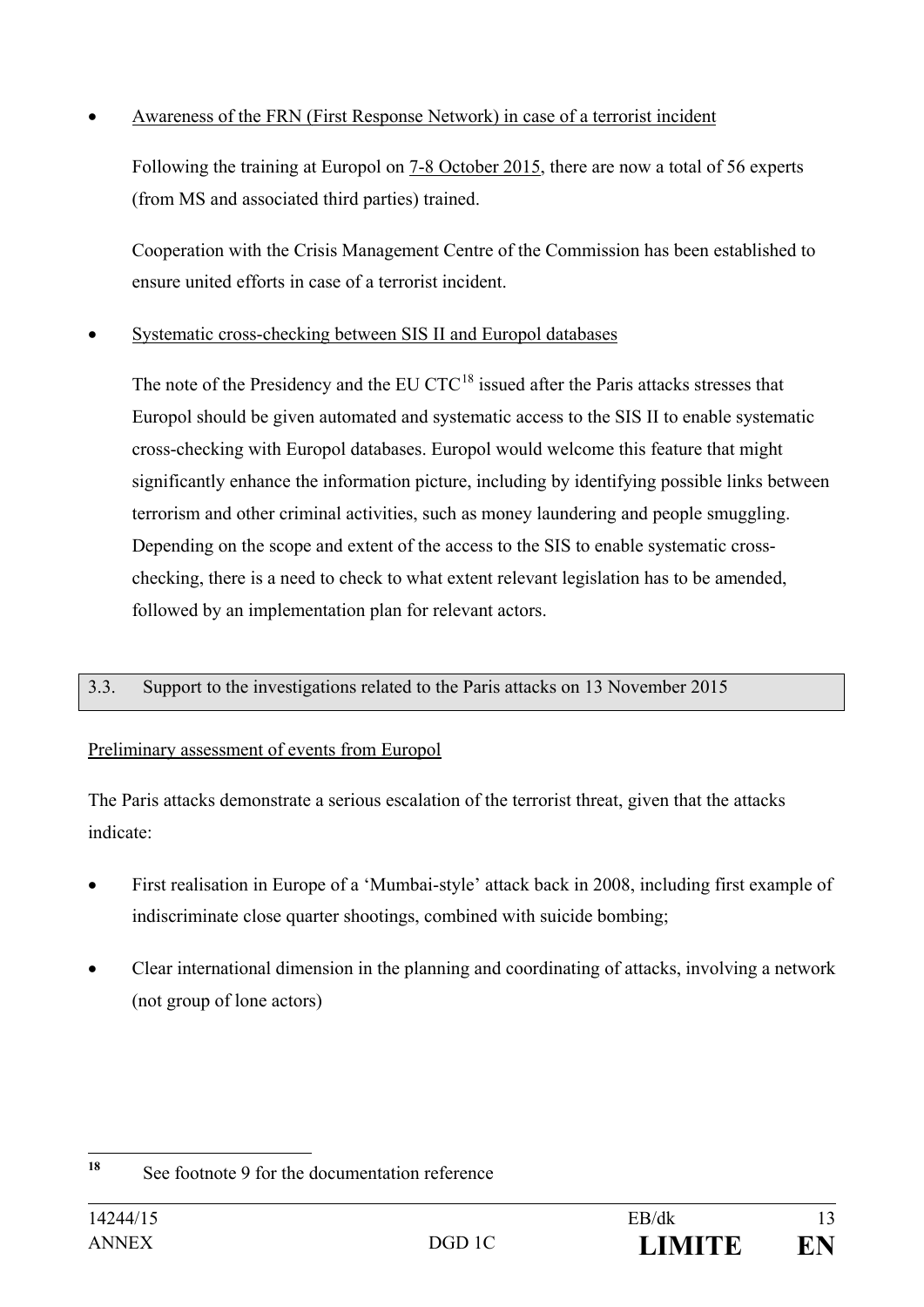- Serious statement of intent by ISIS to embark on a new strategy to carry out spectacular international terrorist attacks;
- Known ISIS capability to plan and sustain such an international strategy in the long term;
- More attacks likely most serious terrorist threat Europe has faced for over 10 years.

#### Operational response

Following the attacks, Europol's Emergency Response Team (EMRT) was immediately activated to support the investigations on a 24/7 basis. 2 staff members with a 'mobile office' and one EU IRU specialist (with Arabic language expertise) were deployed to Paris, next to another officer to Interpol in Lyon. On 17 November 2015, a Europol counter terrorism staff member has been deployed to Belgium.

Information exchange, in particular with the French authorities, is on-going, including relevant cross-checks in all available databases at Europol (especially FP Travellers and FP Firearms). 7 specific requests under the EU-TFTP Agreement have yielded 319 leads so far. From an overall perspective, financial investigations appear to be of significant importance. In addition, through the application of the existing EU-US Passenger Name Record (PNR) Agreement, 7 requests were launched, leading to a hit with relevant PNR data.

The French investigative authorities have provided a huge contribution to Europol for crosschecking and analysis purposes (personal details concerning multiple individuals and a substantial amount of communication data etc.). Europol is working as quickly as possible to identify any key relevant hits to support the French authorities etc.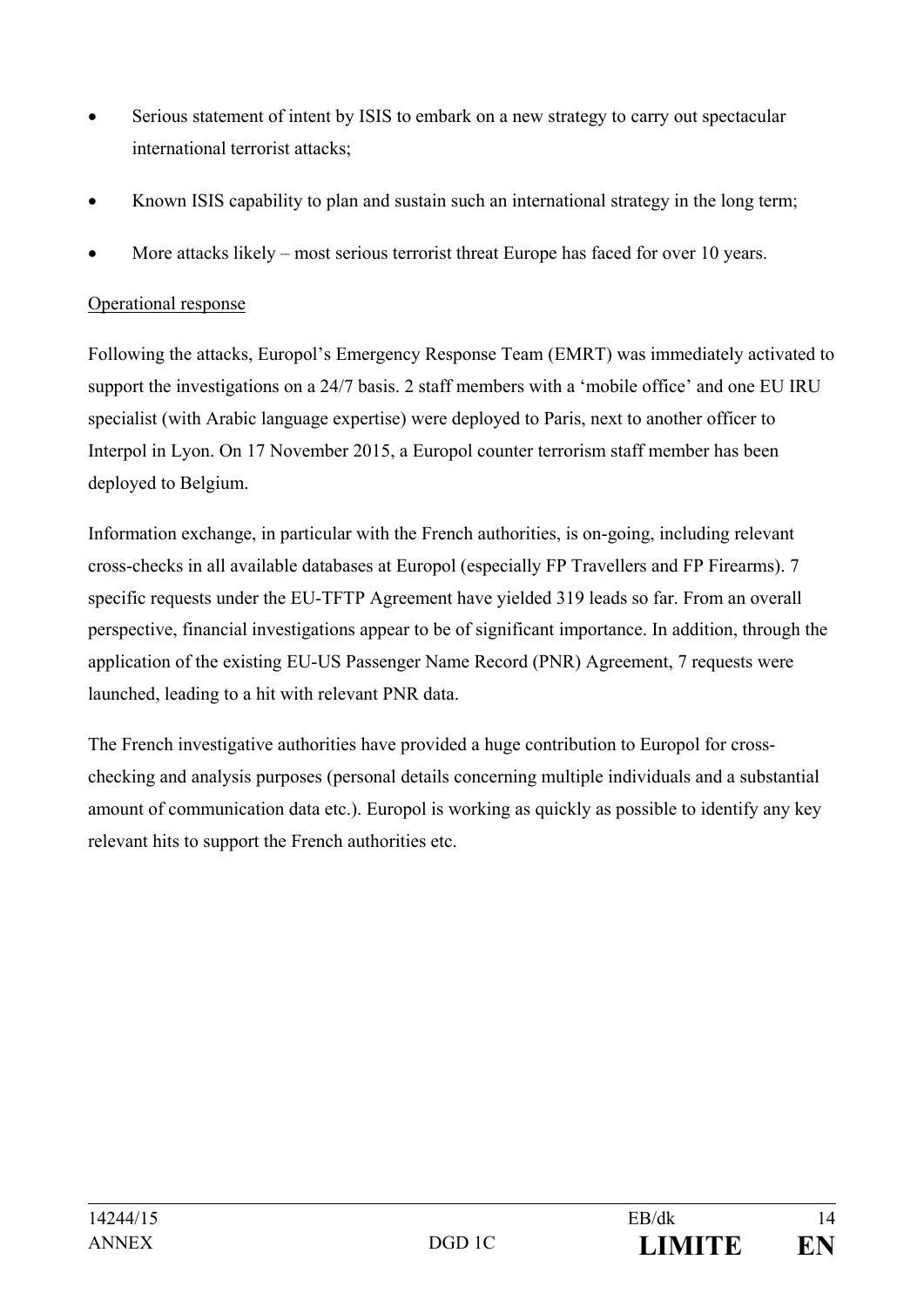#### **4. Key strategic issues**

Based on the information presented in this report, Europol has identified the following key strategic issues which are brought to the attention of COSI:

- Good progress concerning, in particular, the sharing of information and intelligence through the EIS, FP Firearms, FP Travellers, TFTP and the EU IRU can be noted. From Europol's perspective, this positive development is due to the continued support by all relevant actors. The cooperation between the French authorities and Europol in the current investigations is excellent.
- The further development of the ECTC and the work of the IRU require the active engagement from MS. Europol's experience is that the expectations generated by EU counter terrorism policy have not been generally met to date, with the potentials for the full and proper use of Europol's information management capabilities not realised in the area of counter terrorism across all EU MS (contrary to significant achievements in the area of serious organised crime, supported by the EU Policy Cycle and the related tools). Europol therefore holds the view that the quantity and quality ratio between information available to counter terrorist authorities and that which is shared with or through Europol, needs to be further aligned to make full use of Europol's ECTC services, especially in relation to operational analysis and an enhanced information picture for all involved counter terrorism actors. Europol continues to involve counter-terrorism experts to ensure pro-active communication, awareness and trust-building. To enforce the exchange of information and expertise, Europol is engaging counter-terrorism experts from all relevant MS and third parties to join forces at Europol's headquarters, as a response to counteract the increasing terrorist threat.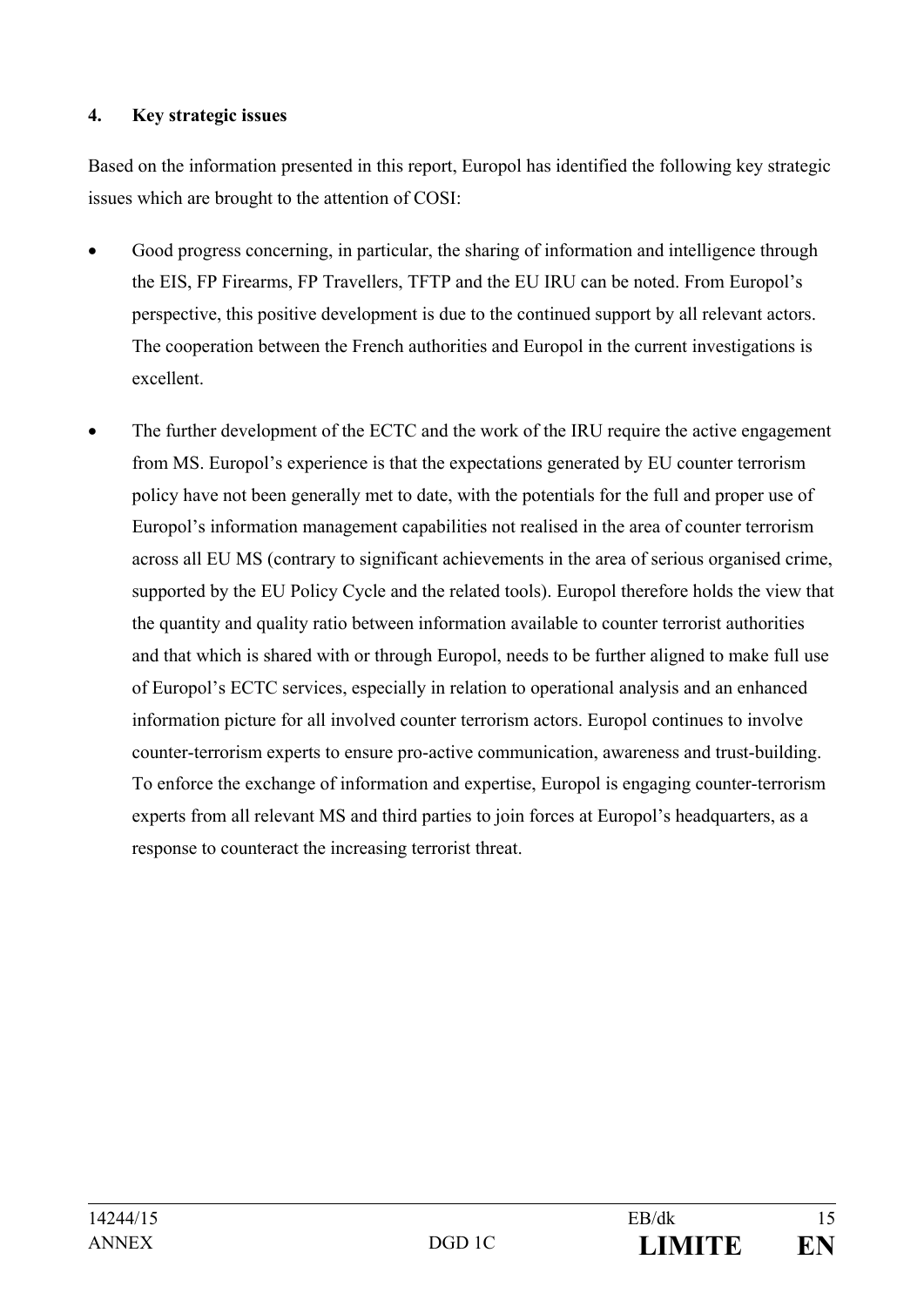- The dedicated SIENA counter terrorism area can serve as a key enabling factor for the underlying information exchange, including the PWGT network, and should therefore be promoted by all MS (as of next year at the level of 'EU Confidential'). This has also been stressed in the note of the Presidency/EU CTC for the extraordinary COSI meeting of 16 November 2015.**[19](#page-15-0)** Any remaining instances of communication at the level of 'EU Secret' can be processed through the future communication platform intended by the PWGT (see page 3 above) that can be hosted by Europol. A systematic and automated cross-checking between SIS II and Europol's databases would enhance the information picture, with a view to ensuring a consistent 3-tier information sharing approach (i.e. SIS II, EIS and relevant Focal Points (FPs) at Europol). This could be complemented by making full use of Passenger Name Record (PNR) data related information exchange, with Europol involvement.
- In order to enhance action to respond to terrorist financing activities, beyond the scope of the EU-US TFTP Agreement, there is a strategic business need to exploit cooperation mechanisms which can support the related cross-European response required.
- In terms of resources, the secondment of experts from MS to Europol to the ECTC should be reinforced. In addition, the EU IRU as part of the ECTC needs to be provided with adequate resources from the EU budget.
- Europol's future legal framework (the Europol Regulation) should be analysed to ensure that the needs arising from the counter terrorism policy response (post the 13 November 2015 Paris attacks) is adequately reflected. This concerns, in particular, the exchange of personal data with the private sector and a firm legal basis in relation to the EU IRU tasks.

## **5. Way forward**

COSI is invited to discuss this report, with a view to providing additional guidance on the strategic issues and promoting the positive developments further.

<span id="page-15-0"></span>**<sup>19</sup>** See footnote 9 for the documentation reference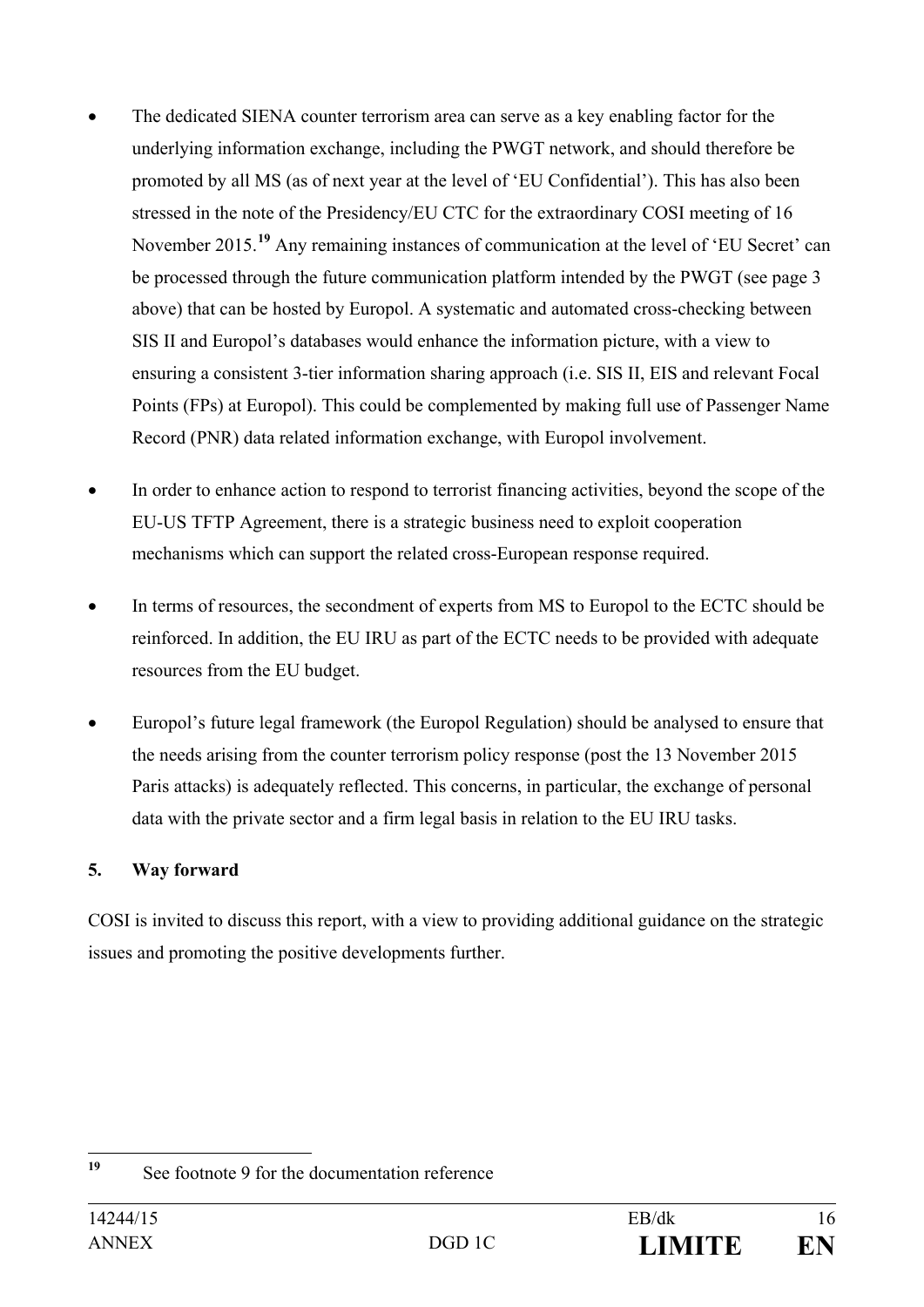## **Envisaged ECTC at Europol: Overview of combined platforms and services**

#### **1. Information/intelligence and support capabilities in respect of terrorism**

- **Secure Information Exchange Network Application (SIENA)** As a **central tool to enable connectivity**, SIENA is used to manage the exchange of operational and strategic crime-related information amongst Member States (MS), Europol and third party cooperation partners.
- **Analysis Work File (AWF) Terrorism** is a distinct and self-contained component of the Europol Analysis System (EAS), with individual Focal Points (FPs) to reflect current priorities in the fight against terrorism**[20](#page-16-0)** thus improving operational analysis, cross-matching, case and phenomena analysis and coordinated responses incorporating input from:
	- **FP Travellers** (foreign terrorist fighters travelling to and from conflict zones);
	- **Terrorism Financing Tracking Program – TFTP** (targeted searches on data provided by  $MS's$ );
	- **Check the Web** (analysis of terrorist propaganda material available on the internet including threat analysis);
	- **EU Internet Referral Unit EU IRU** (identification and removal of extremist internet material – on-going establishment).

<span id="page-16-0"></span>**<sup>20</sup>** Europol's AWF Terrorism also contains the following 3 additional FPs: Hydra (Islamic terrorism beyond the phenomenon of so called travelling foreign fighters), Piracy (East of Africa and Gulf of Aden maritime piracy), Dolphin (all other terrorist activities, i.e. rightwing terrorism)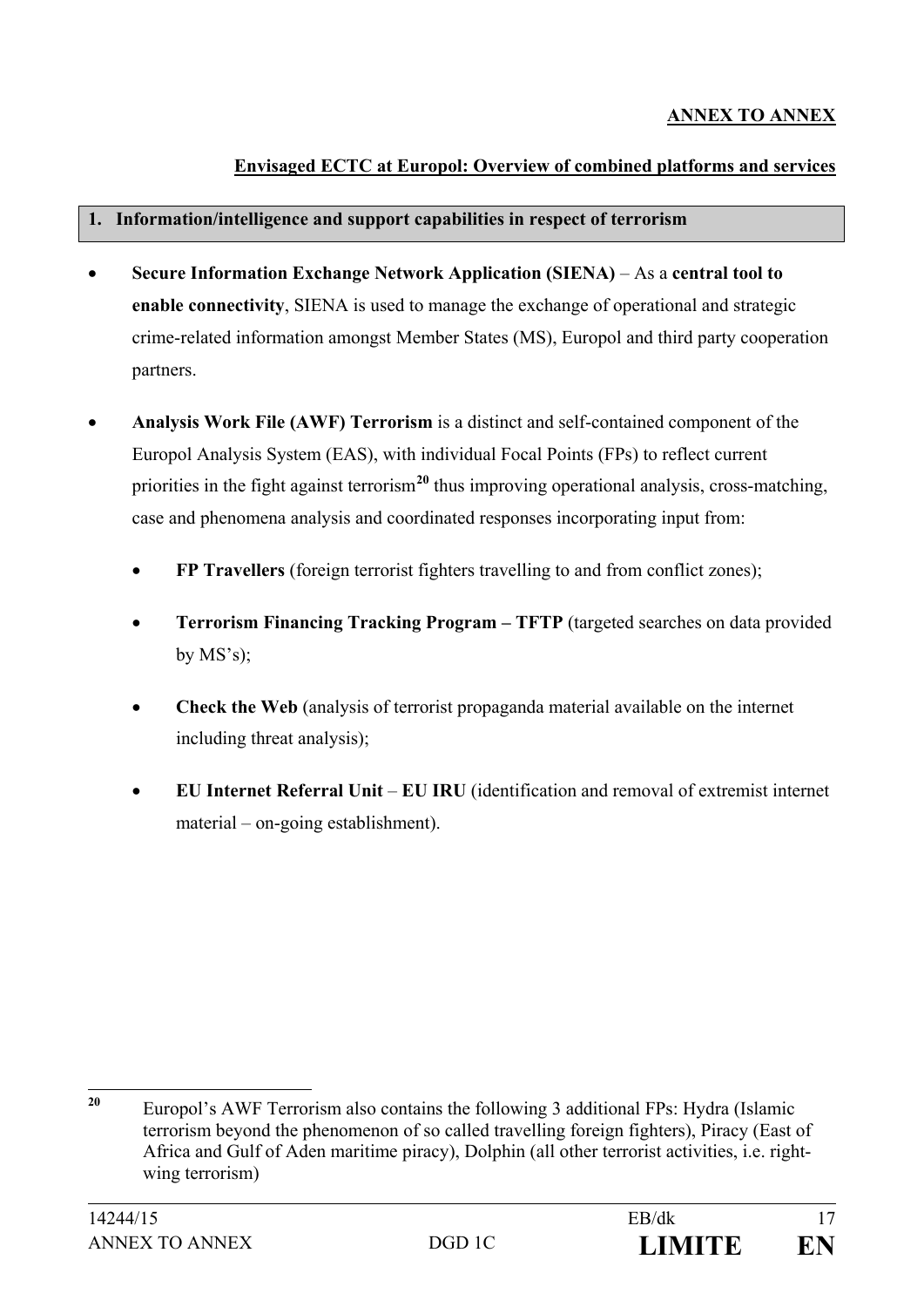• The **Europol Information System (EIS)** is Europol's central criminal information and intelligence database covering all of Europol's mandated crime areas. It contains serious international crime-related information on suspects, convicts and 'potential future criminals'**[21](#page-17-0)**, criminal structures, and offences and means used to commit them. It is a reference system which provides **Europol and MS** with a rapid means to verify whether information on a **certain person or another object of interest is available beyond national or organisational jurisdictions**.

All new data inserted in the EIS is automatically compared with all information already stored in the EIS and in the AWFs (e.g. names, telephone numbers, emails, DNA, firearms, open source intelligence etc.) The purpose is to look for matches with a view to enhancing intelligence and providing new leads for further investigations. A distinctive feature of EIS is that it is directly accessible in all MS on the level of the ENU. This access can be further widened to include national counter terrorism units.

- Implementation of a **three-tier information and intelligence sharing approach** which aims at maximising synergies concerning relevant data processed in the Schengen Information System (SIS), the EIS and in FP Travellers.
- Integration of the **network of Financial Intelligence Units (FIU.NET)** into **Europol**, in order to complement the fight against the financing of terrorism beyond TFTP (on-going)
- Sharing of relevant **Passenger Name Record (PNR) data** with Europol to complement the analysis of travel routes and common risk indicators for border controls, as well as to enrich all counter terrorism FPs.

<span id="page-17-0"></span>**<sup>21</sup>** Article 12 of Europol Council Decision (ECD)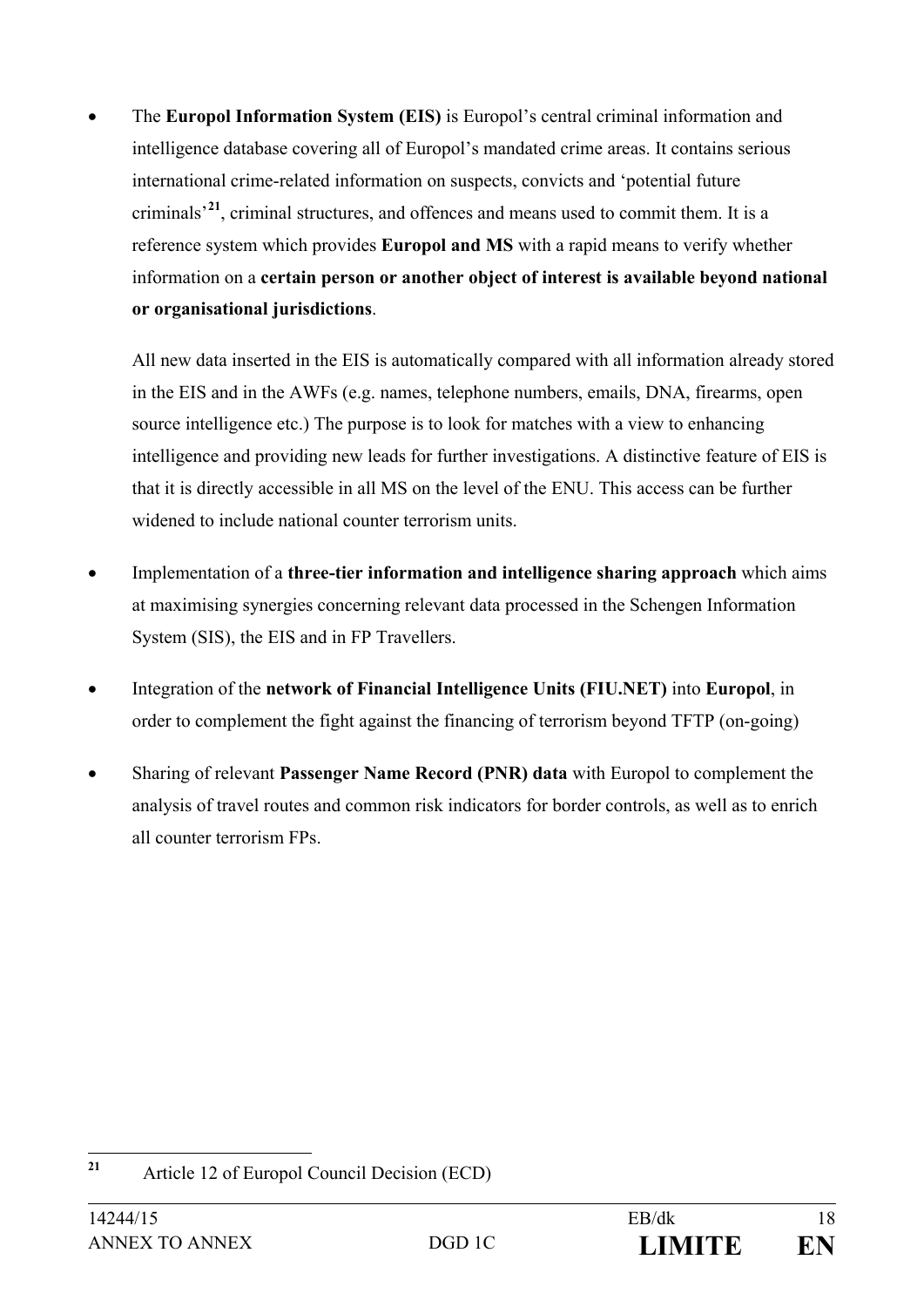## **2. Provision of counter terrorism expertise within a secure environment supported by strong logistical arrangements**

- **Senior counter terrorism investigators and analytical staff** with **language expertise** relevant for counter terrorism (security cleared, with background in all relevant competent authorities across the EU, including the intelligence service community)
- **Utilising established CT networks and services at EU level: Europol National Contact Points for counter terrorism** (informal information exchange, meeting facilities at Europol etc.) and **Working Group Dumas:** Based on the initiative of the former Presidency in October 2014: EU wide approach to address foreign terrorist fighter phenomenon
- **EU Bomb Data System (EBDS):** Application for the timely sharing of relevant information and intelligence on incidents involving explosives, incendiary and explosive devices, as well as chemical, biological, radiological and nuclear (**CBRN**) materials
- **European Explosive Ordinance Disposal Network (EEODN):** Information sharing and capacity building including training
- **Option of Europol and MS coordinating high impact operations** aimed at terrorist logistics, e.g. travel or financing.

#### **3. Robust security and confidentiality framework**

- **Guarantee of data ownership for counter terrorism authorities** (legal provisions and operating arrangements, e.g. handling codes)
- **Information and intelligence sharing in a controlled environment**, based on the requirements of the data originator.